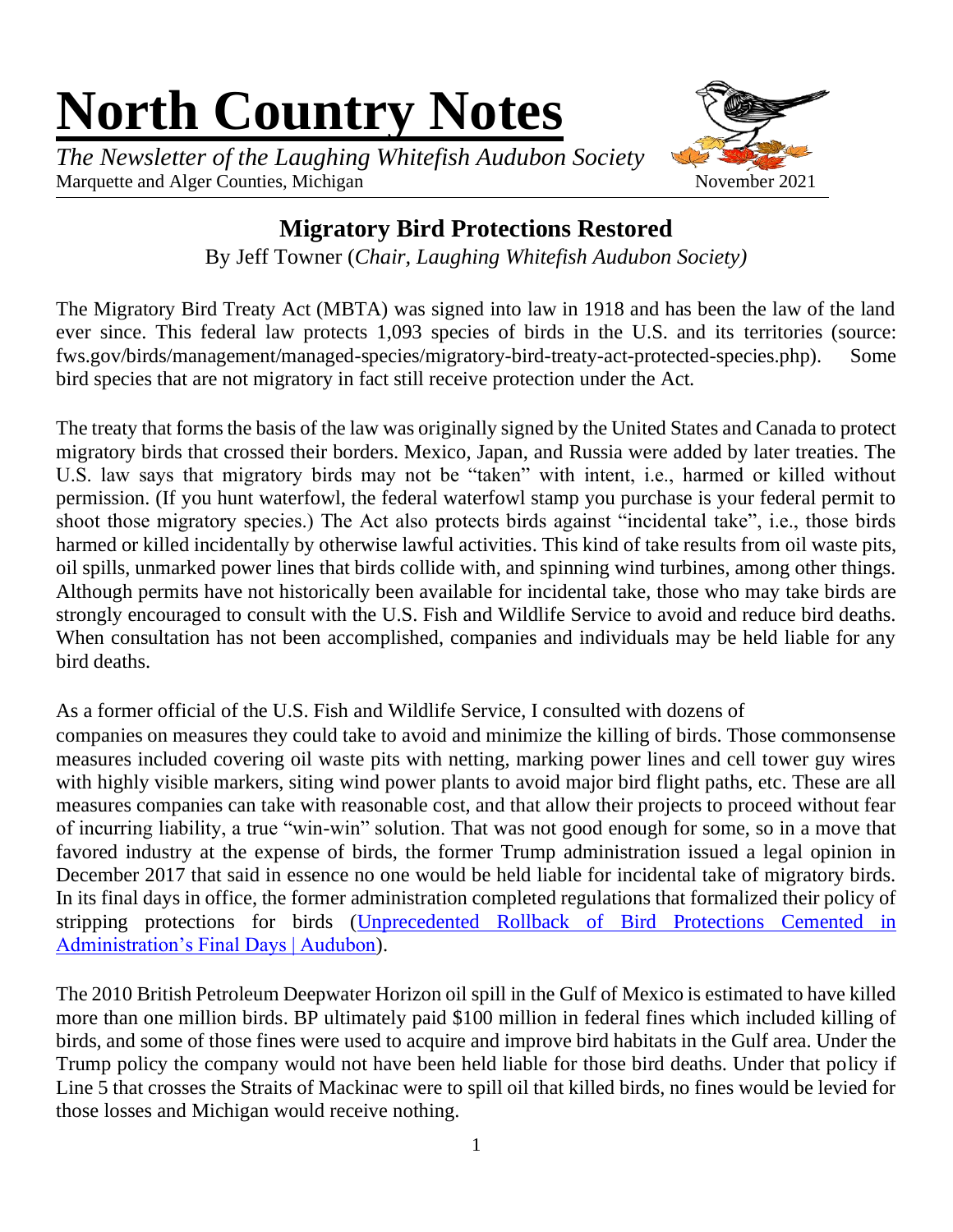As just one example of the negative, real-world impacts of this former policy, the governor of Virginia blamed the Trump administration decision to end enforcement of the MBTA for the 2019 destruction of a nesting ground for 25,000 shorebirds to make way for a road and tunnel.

On behalf of 46 million birdwatchers and others the Audubon Society and several other parties challenged this unprecedented attack on an Act that has protected migratory birds for over a century. If you are a member of the National Audubon Society, a portion of your dues helped to support this important legal challenge.

Thankfully, on his first day in office President Biden ordered that a hold be put on those regulations, and that the review process be reopened. The Trump era regulation will be formally revoked at the end of the year [Critical Migratory Bird Protections Restored by Biden-Harris Administration | Audubon.](https://www.audubon.org/news/critical-migratory-bird-protections-restored-biden-harris-administration) The U.S. Fish and Wildlife Service is accepting comments from the public until December 3<sup>rd</sup> on a proposed rule that would better protect migratory bird populations and provide regulatory certainty to the public[.Governing the take of migratory birds under the Migratory Bird Treaty Act | U.S. Fish & Wildlife](https://www.fws.gov/regulations/mbta/)  [Service \(fws.gov\)](https://www.fws.gov/regulations/mbta/)

Even greater protection would be afforded birds by passing the Migratory Bird Protection Act of 2021, introduced in the current session of the House with 75 co-sponsors, including Michigan Representatives Debbie Dingell, Dan Kildee, Haley Stevens, Elissa Slotkin and Andy Levin. This bill prohibits the incidental taking of migratory birds by commercial activities unless authorized under a permit, or is identified as posing de minimis risk. The new Administration and environmental leaders in Congress are taking bold actions to protect migratory birds into the future. As a bird lover, I applaud them.

# **Spring Birding at Tawas Point State Park**

by Cathy Waller

Several years ago, I attended a spring warbler identification program by Beth Olson for Laughing Whitefish Audubon Society (LWAS). Many of her beautiful photos were taken at Tawas Point State Park. I immediately added Tawas to my bucket list.

Tawas Point is a public recreation area located on Lake Huron in Northern Lower Peninsula near the city of East Tawas, Michigan. The State Park was created in 1960, after the Michigan state legislature authorized the purchase of 175 acres on Tawas Point. It officially opened to the public in 1966 and now encompasses 183 acres at the end of a sand pit that forms Tawas Bay. It is a birding hot spot in the spring as migrating birds follow the shoreline to summer nesting habitats. Some 296 bird species have been seen in the park (E-bird data) and it is



**Dune overlook at Tawas State Park. Photo by Cathy Waller.**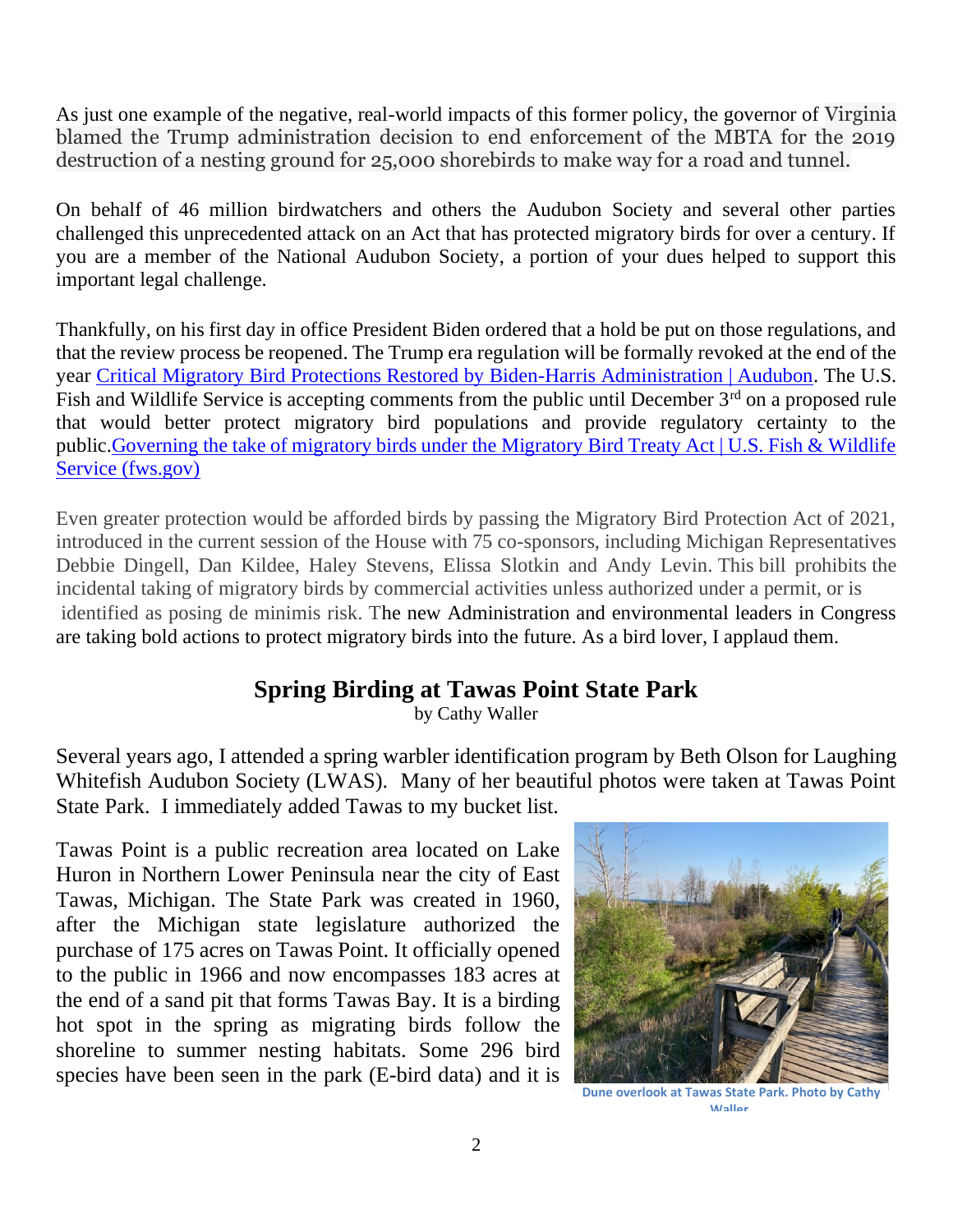recognized as an Important Bird Area (IBA) by the National Audubon Society.

In spring 2021, I decided to make the trip a reality. In normal years, the Au Sable Valley Audubon, a chapter of Michigan Audubon, hosts a Tawas Point Birding Festival in Mid-May. Due to the uncertainties caused by COVID-19, it was canceled. That meant less people to deal with. I made campground reservations from Sunday, May 16 through Tuesday, May 18. My husband, Steve, and I packed up our RV and headed across the bridge to Michigan's Lower Peninsula and the shores of Lake Huron.

We arrived late Sunday afternoon. After setting up camp, I went out to check the bird action. The campground is located on the northwest side of the park. Most of the campers seemed to be regulars with extensive bird feeder systems at each campsite, aimed at attracting hummers and orioles. I found the paved, handicap-accessible path and headed to the point. There was a marsh on one side and as I walked by, a green heron flew overhead squawking. A nearby walker commented, "So lovely." The path took me to an open lawn and the Tawas Point Lighthouse. Just

**Green Heron. Photo by Steve Waller.**



past the lighthouse was the 1 ½-mile Sandy Hook Nature Trail. The Trail is a preserve with a no dogs policy. It is relatively flat but on either side there are paths that climb up (and down) the dunes. Paths on one side take you to an expansive beach on Lake Huron. On the other side, dune overlooks face Tawas Bay. I found my way up to a dune overlook and scanned for birds in the



**Busy Sandy Hook Nature Trail. Photo by Steve Waller.**

Bay. There, on an island rock pile, were several gulls and a Whimbrel! I birded until dusk and turned in 44 species on E-bird during my 90 minute walk including a half dozen Bobolinks singing their cheery tunes.

The next day, my husband and I were birding by 6:30 a.m. and walking with MANY fellow birders. It was tricky navigating around them, but the advantage was that there was that many more eyes to spot rarities. A siting of a Golden-winged Warbler spread like wildfire. I spotted a group of birders by a bushy clump out in the open near the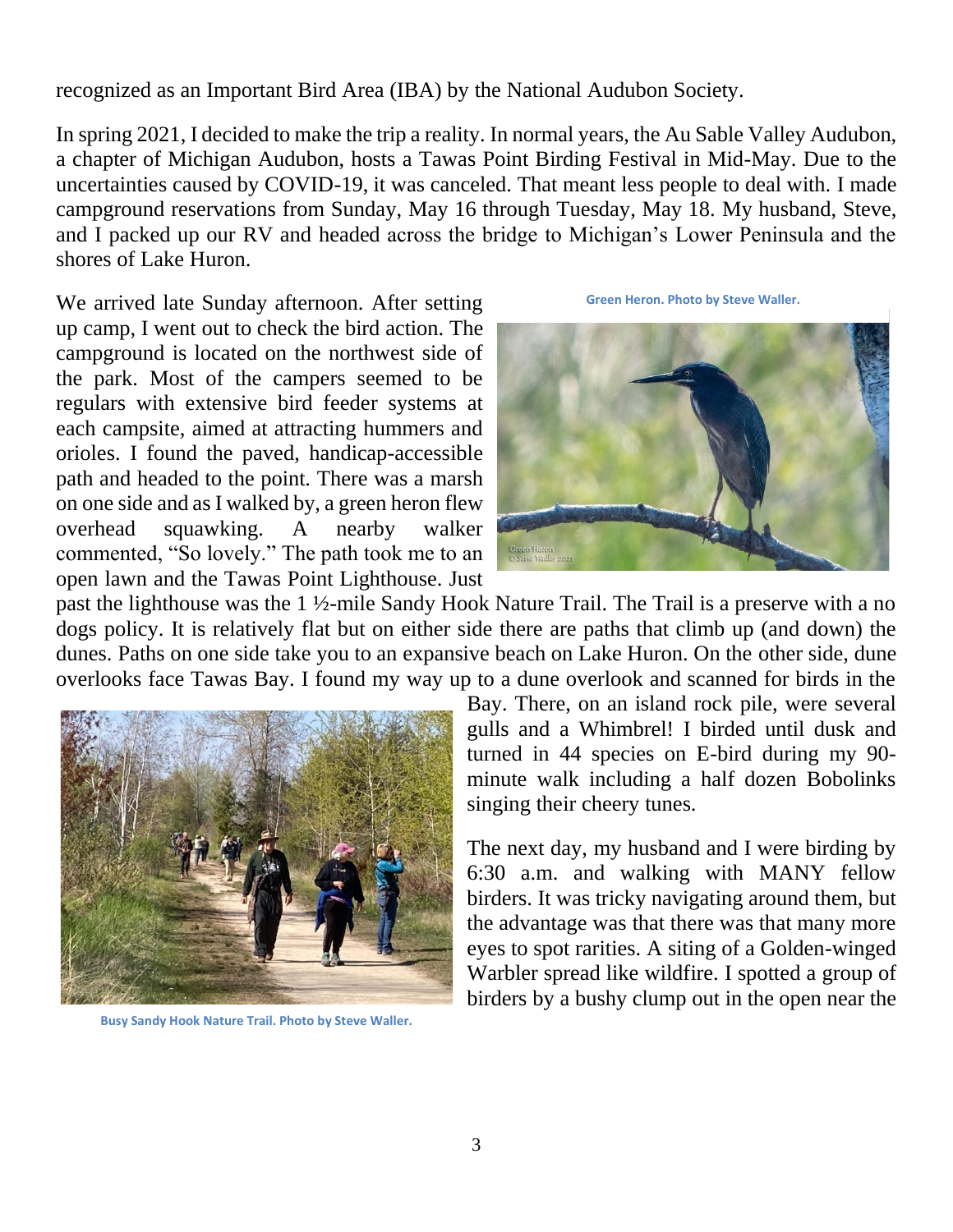lighthouse and went over to see what the excitement was—a pair of Golden-winged Warblers. When the birds were spotted again, my husband was able to photograph the female. We took a break for lunch, 74 species tallied, traveling 3 miles during 6 ½ hours. What a morning! It was so

**Golden-winged Warbler. Photo by Steve Waller.**



In the afternoon, we drove to the nearby Tuttle Marsh Wildlife area. Tuttle Marsh is a 5,000 acre wetland project consisting of over 3-1/2 miles of level ditch network and a 2-1/2 mile low-head dam with water level control structures. Thirty-five earthen nesting islands have been constructed. The marsh includes an

amazing to see the trees littered with so much color—35 Baltimore Orioles, 14 Scarlet Tanagers, 12 Rose-breasted Grosbeaks and 8 Indigo Buntings! My husband is the photographer in the family, so he followed behind to capture the highlights.



**Scarlet Tanager. Photo by Steve Waller.**

impoundment area, open water and wildlife viewing areas. It has been reported to have deer, fox, coyote, muskrat, beaver, otter, weasel, and a large variety of bird species. Exploring a marsh in the middle of the day was not the best plan but we did see several deer, beaver, trumpeter swans, a harrier gliding over the marsh, and heard a sora call.



**Trumpeter Swan. Photo by Steve Waller.**

Since the evening was so pleasant, I did a quick hike down Sandy Hook Trail and Lake Huron beach and managed to locate twelve Blackbellied Plover that someone had seen earlier. The sunset that night was superb from our campsite.

There was a huge advantage to camping at the state park campground. We were up as soon as it was daylight, grabbed a cup of coffee, and then headed out for the morning, joining the rest of the crowd who drove in to be there. It

was yet another beautiful blue-sky day at Tawas. Overnight the dynamics had changed. There were fewer Scarlet Tanagers and Indigo Buntings in the trees than the previous day. But there were more warbler species with a Blue-winged Warbler being the highlight. Marquette doesn't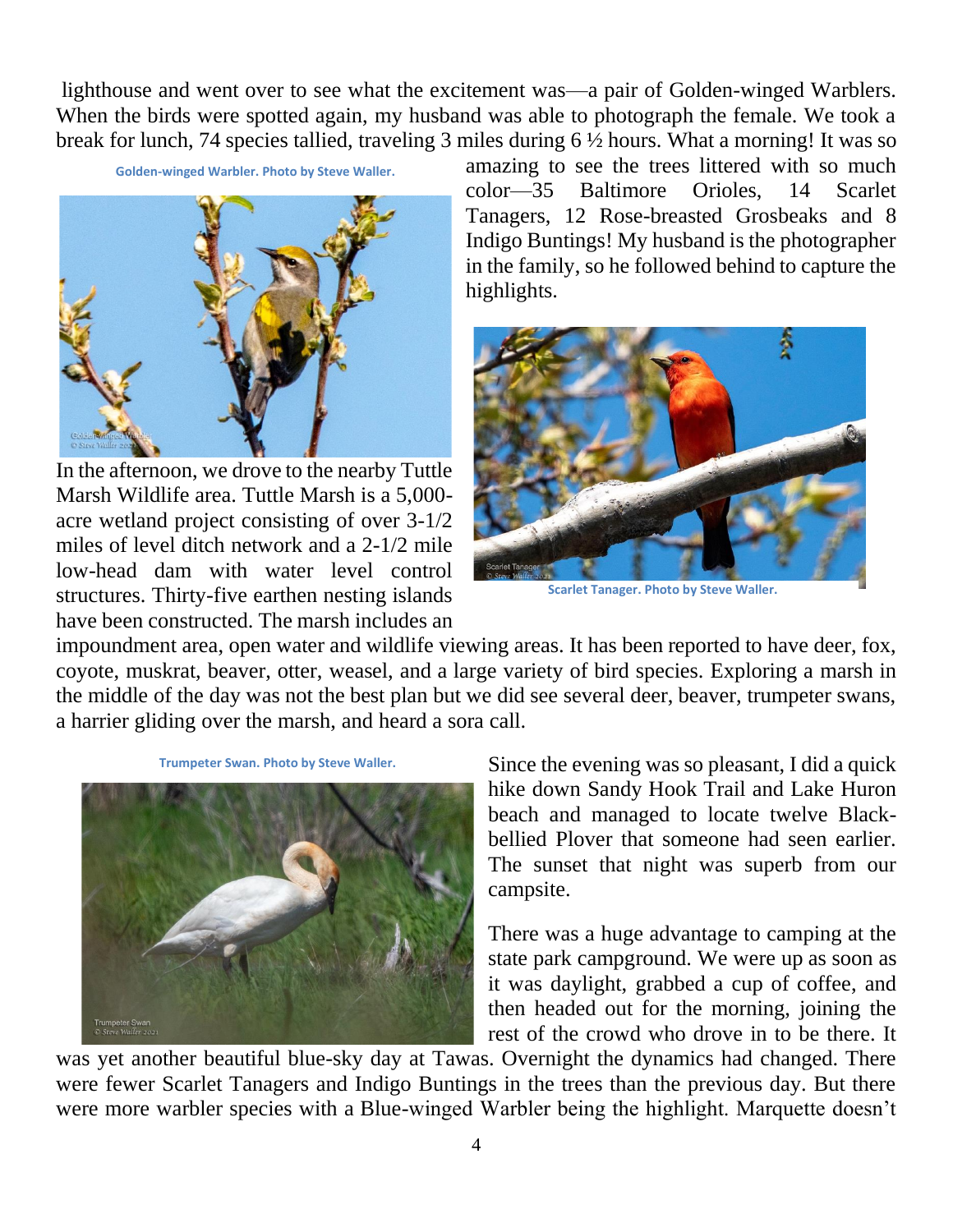have many Terns, so we spent some time watching the Caspian and Common Terns frolicking and making their noisy calls.

Several Great Blue Herons flew along the Bay and a Great Egret spent time fishing at the very tip of the peninsula. Another surprising bird was a grumpy, Black-billed Cuckoo, caught sleeping in a tree at the very end of the Trail. That location was a popular hangout for photographers who stationed themselves there hoping for a Mourning or Black-throated Blue Warbler to pop out from the dense hedge.



**Blue-winged Warbler. Photo by Steve Waller.**

For our last evening at Tawas, we started out by walking along the beach. That strategy paid off because there was a nice assortment of sandpipers feeding in the surf including a large flock of Dunlins. But…we found out why there are so many birds here on this sandy point. Once we headed towards the main trail, we were surrounded by a swarm of nonbiting midges. Clouds of them hovered over every lowland area. We basically became covered with them when we tried to get through the dunes. It was more of a nuisance than

anything. The trees were covered with them. Warblers were eating them like candy.



 **Dunlins feeding on the beach. Photo by Steve Waller.**



**Nonbiting Midges.**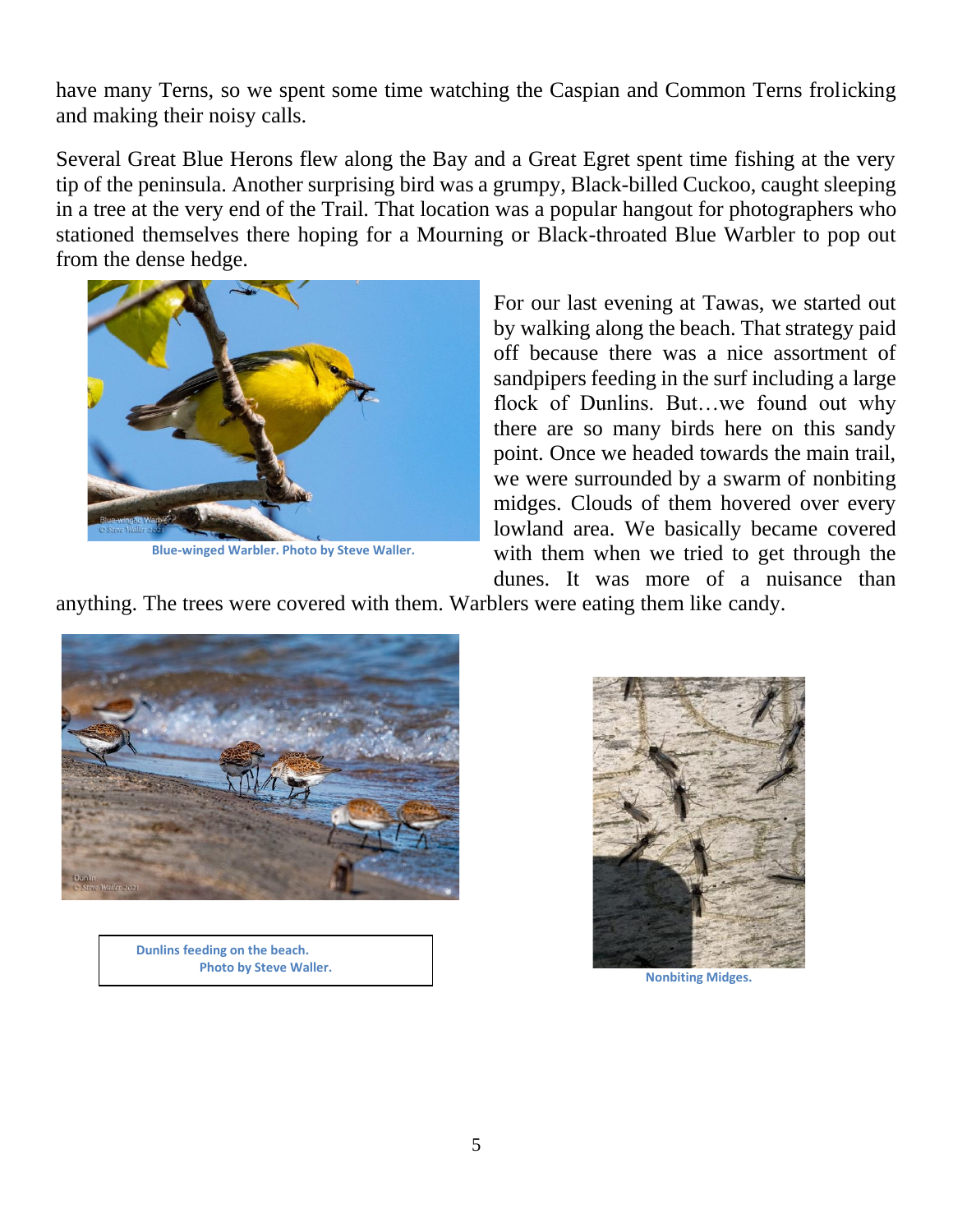We had a 6-hour drive home the next day with rain in the forecast, so we headed out early. On reflecting on the trip, I would say that Tawas State Park is a magical spot to bird in the spring. Birds are confined to a narrow strip of land which can make for easy viewing. And it is fun to be among so many others of all skill levels sharing a love of birds. There was even a family with matching outfits and hats.



**Savannah Sparrow. Photo by Steve Waller.**

# **Christmas Bird Count Dates**

Audubon's Christmas Bird Counts (CBC) take place this year from Tuesday, December 14, 2021, through Wednesday, January 5, 2022. Participation is free! Due to COVID-19, Audubon encourages all gatherings to be done outdoors. Masks will be required when indoors or when social distancing is not possible in the field. Carpooling may **only** occur within existing social "pod" groups.

#### • **December 18, 2021 (Saturday) - Marquette**

*The compiler is Melinda Stamp at [mstamp@mstamp.net](about:blank) or 906-869-2489* 

*Meet outdoors at 8 AM in the parking lot at Mattson Lower Harbor Park in Marquette. This meeting is optional, but please make sure to contact Melinda prior to the count if you are not planning to be there. All participants must contact compiler in advance for planning purposes. Feeder counters are especially encouraged to participate. Information about the count will be distributed on the UPBirders.org email list. To subscribe, send a message to birdnet-subscribe@upbirders.org and you will receive a confirmation.*

#### • **AuTrain Count December, 2021**

The compiler is Scott Hickman at [suboscine@gmail.com](about:blank) or 906-892-8603.

*We will not be meeting at the start of this count at a central location. Each group will be meeting independently to census its preassigned section of the circle according to its own schedule. All communication for this count is done via email, so please contact the compiler by email at least four days before the count if you intend to participate.*

#### • **Gwinn, January 3 (tentative date), 2022**

The compiler is Brian Johnson baidaj@yahoo.com at or 616-600-5300. Contact Brian or Beth Olson (upbirdie@gmail.com) for meeting place and time.

#### • **Michigamme and Peshekee Grade (date undecided)**

The compiler is Gary Palmer at palmerig@gmail.com if you are interested.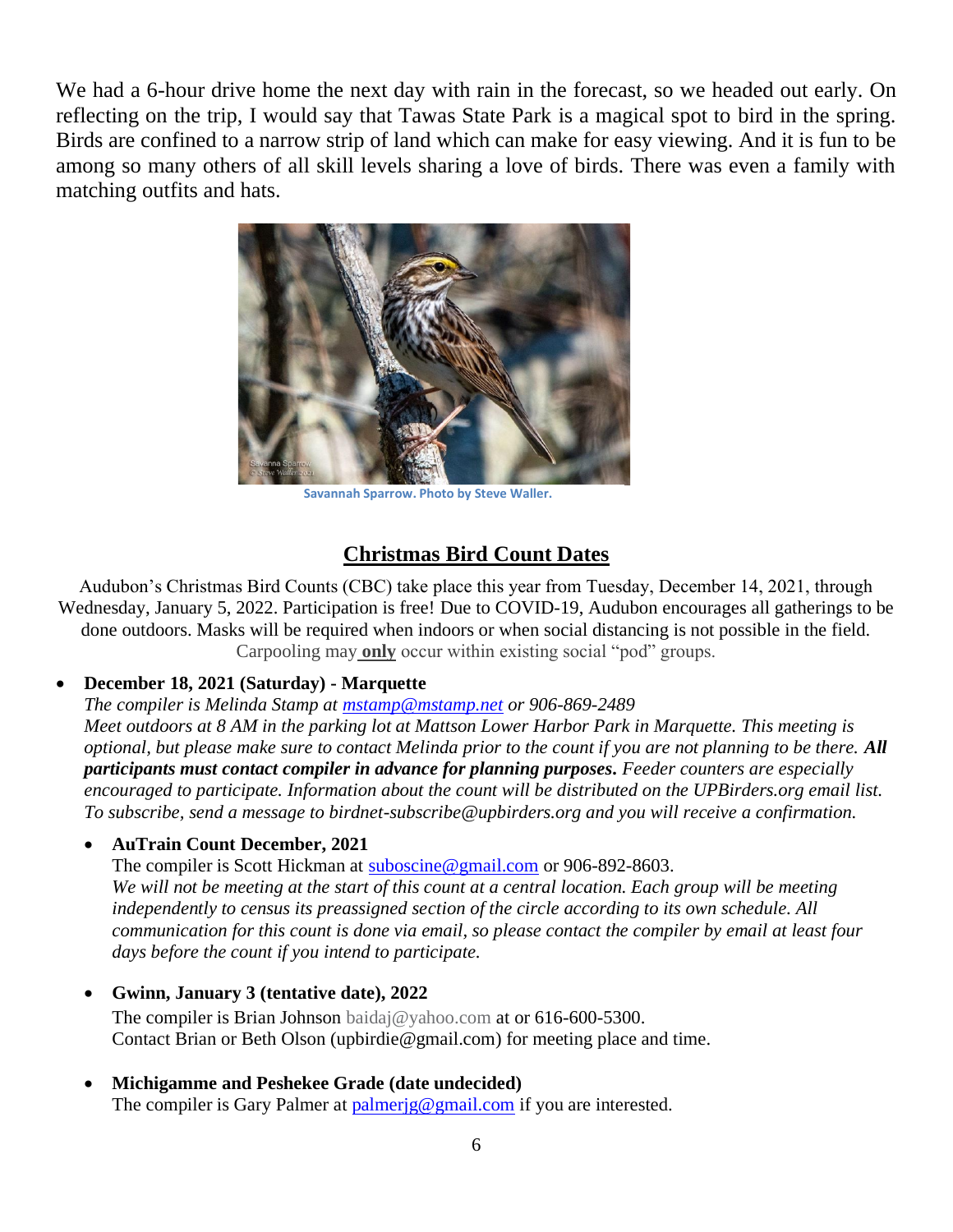## **LWAS Programs January 12, 2022 – April 13, 2022**

*(Due to Covid-19, programs may be on ZOOM instead of in-person)*

#### • **January 12, 2022 (Wed) 7:00 p.m. ZOOM "Forestry for Michigan Birds" PRESENTER: Joyanne Mittig, Private Lands Forester, Michigan, ABC**

*ABC and its partners are developing Forestry for Michigan Birds, a program + toolkit centered around helping Michigan landowners, foresters, and other natural resource professionals manage forests in ways that benefit birds and other wildlife. The toolkit focuses on 20 of our most threatened forest-dwelling species, providing a detailed look at how to create habitat and build on existing forestry practices for the benefit of these birds. Learn how you can make use of this new product for managing forests in our area.*

- **February 9, 2022 (Wed) 7:00 p.m. ZOOM "Impact of bloodborne pathogens on reproductive outcomes in white-throated sparrows (Zonotrichia albicollis)" PRESENTER: Rachel Weisbeck, NMU Master's Candidate** *Rachel, a recipient of the LWAS Research Grant award, will be presenting the results of her work.*
- **March 9, 2022 (Wed) 7:00 p.m. ZOOM or PWL "Sandhill Cranes" PRESENTER: Dr. Stan Temple, Senior Fellow at The Aldo Leopold Foundation** *This film will give a brief sandhill crane biology and behavior and all the work that Leopold Institute is doing to restore crane populations. In this program, you learned how the landscape once home to Leopold's "Marshland Elegy" has transformed into the site of a marshland celebration.*
- **April 13, 2022 (Wed) 7:00 p.m. ZOOM or PWL "Spring Tune-Up" PRESENTER: Gary Palmer, LWAS treasurer**

*Join us for a refresher on the birds returning to the north woods this spring! Gary will be presenting an overview of many of the migrants that can be found throughout the Upper Peninsula as they travel back to breeding grounds.* 

# **Annual Sandhill Crane Count on Saturday, April 9, 2022 6:45-8:45 AM EST**

Save the date! Each year in mid-April, over 1,600 volunteers travel to their local wetlands and favorite birding locations to participate in the Crane Count. To participate in the Crane Count, you first need to contact your County Coordinator to be assigned a site and receive additional instructions. Cathy Waller [\(cathy@upwallers.net\)](mailto:cathy@upwallers.net) is the new Marquette County Coordinator. Jude Holloway [\(906kayaker@gmail.com\)](mailto:906kayaker@gmail.com) is the Alger County Coordinator. To see the list of coordinators in the UP: <https://savingcranes.org/education/annual-midwest-crane-count/>